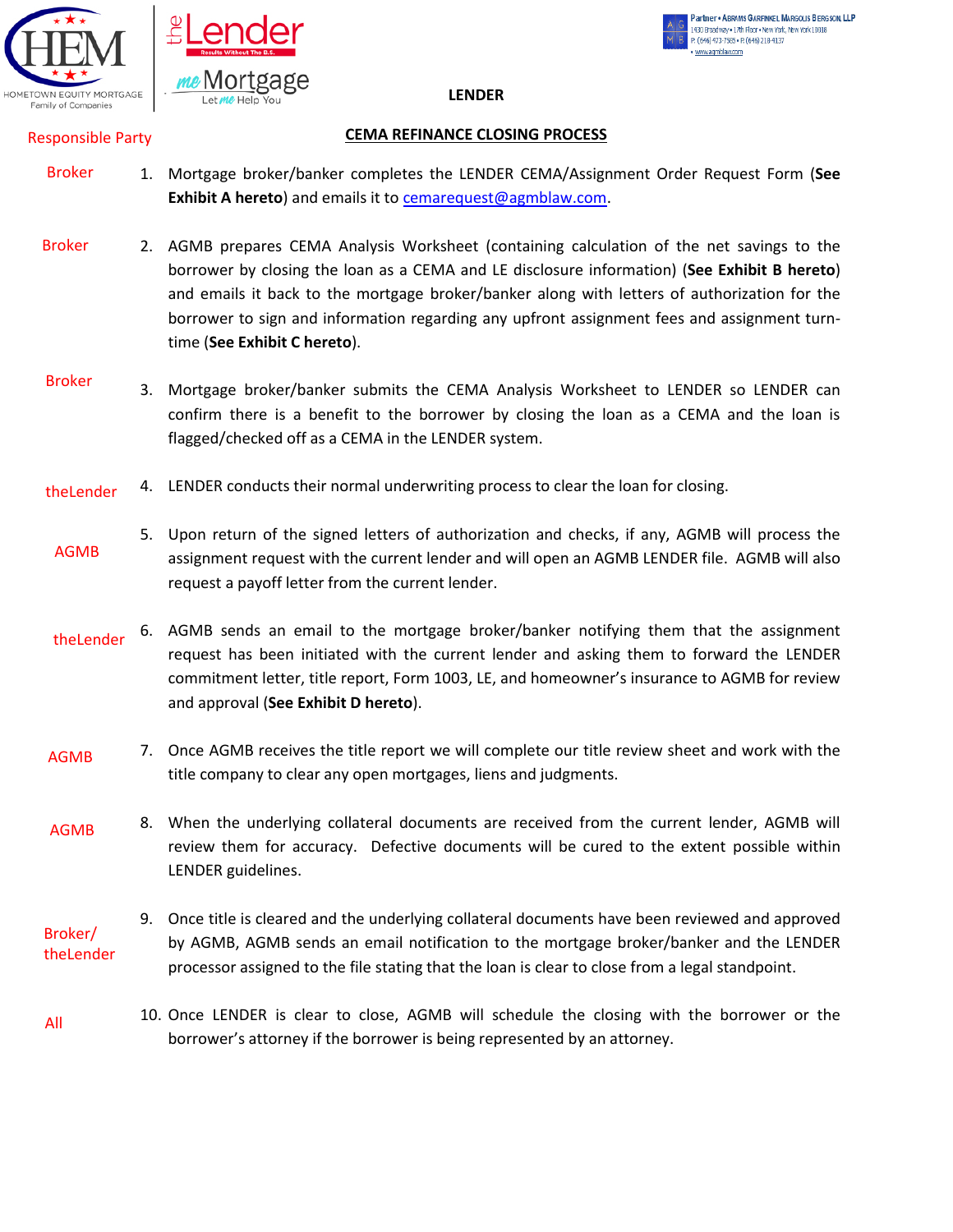- 11. AGMB schedules the closing/funding and exchange of the original underlying collateral documents with the current lender's payoff bank attorney and also obtains a final payoff letter from the current lender. AGMB
- 12. Prior to the closing date, LENDER emails the loan documents for the loan to AGMB. AGMB will prepare any CEMA related documents or schedules that are not contained in the loan documents coming from LENDER, including, but not limited to, Schedule A of the CEMA Agreement and the Section 255 Affidavit. theLender
	- 13. AGMB attends and conducts the closing with the borrower on the scheduled closing date. AGMB
	- 14. After the rescission period, LENDER funds the loan to AGMB's attorney escrow account and AGMB disburses the loan proceeds in accordance with the final Closing Disclosure. AGMB provides the current lender's payoff bank attorney with the payoff check in exchange for the original underlying collateral documents. theLender
- 15. AGMB sends an overnight package to LENDER closing department containing the original underlying collateral documents, the executed loan documents and three (3) signed CEMA Agreements. theLender
- 16. An authorized representative of LENDER executes the three (3) signed CEMA Agreements and overnights two (2) fully executed CEMA Agreements back to AGMB. AGMB will maintain one fully executed CEMA Agreement and provide the other fully executed CEMA Agreements to the title company for recording in the appropriate county clerk's office. theLender
- **17.It is extremely important that the person or department at LENDER who receives the overnight package from AGMB is aware not shred or destroy the original collateral documents or CEMA Agreements at any point in their post-closing/scanning/shredding process. The original collateral documents must be maintained and stored in their original hard copy form and as stated above two (2) executed CEMA Agreements need to be returned to AGMB.** theLender
- 18. Once received back from LENDER the CEMA Agreement, along with the 255 Affidavit, Assignment and Gap Mortgage, are overnighted to the title company for recording. Once recorded, these documents are returned by the county clerk's office to LENDER closing department to be added to closed loan file. AGMB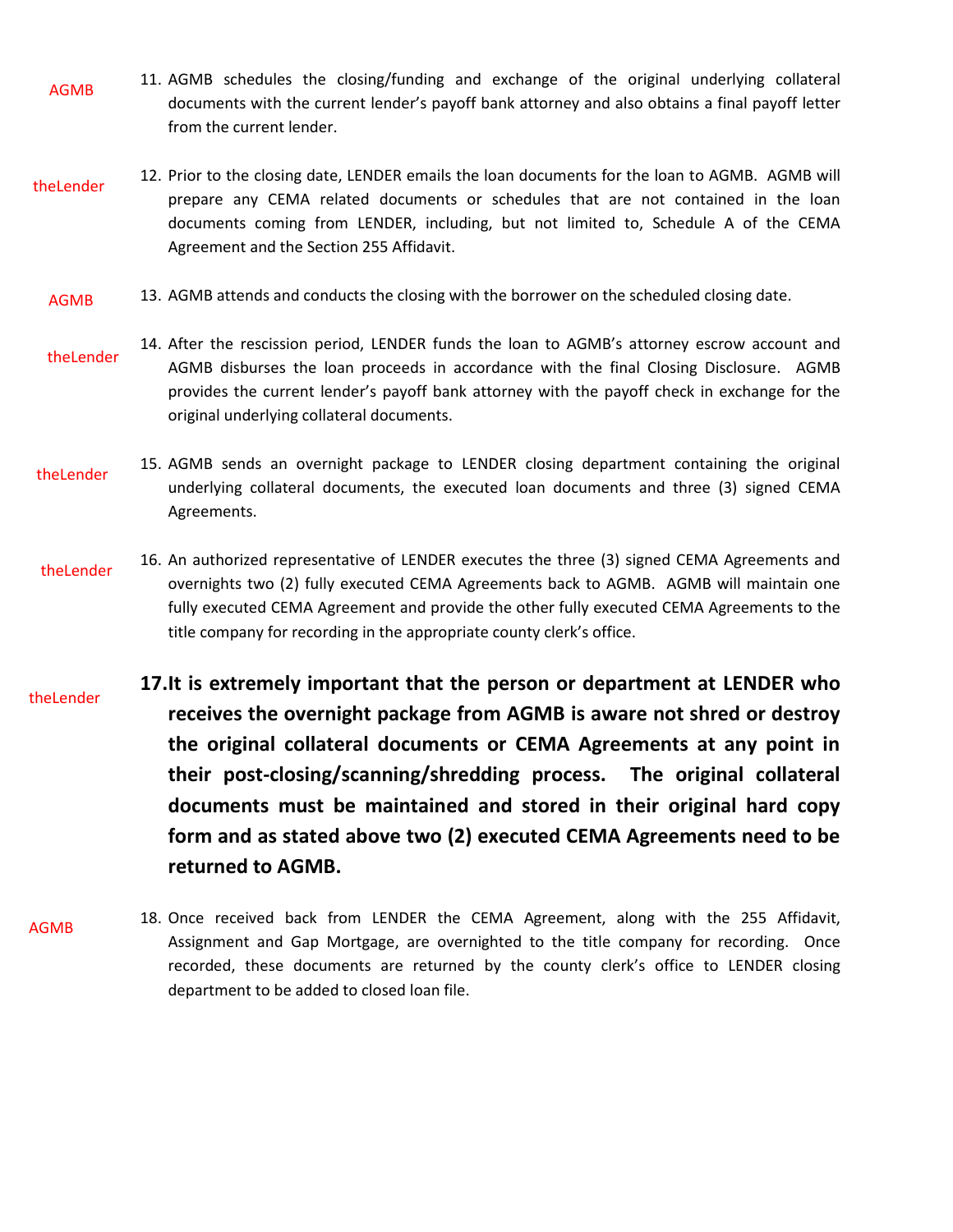# **EXHIBIT A**

## **LENDER**

# **CEMA/Assignment Order Request**

Complete this form when requesting an Assignment of Mortgage from another lender to LENDER. Please fill in completely and email the completed form to **[cemarequest@agmblaw.com](mailto:cemarequest@agmblaw.com)**. **Requestor's Information:** 1. Requestor's Name: 2. Direct Phone Number: 3. Email Address: **Borrower Information:**  1. Borrower(s) Name(s): 1. 2. Complete Property Address : 3. Borrower(s) Social Security Number(s): **Current Loan Information:**  1. Current Lender's Name: 2. Current Lender's Loan Number: 3. Unpaid Principal Balance of Current Loan:

## **LENDER Loan Information:**

1. New Loan Amount:

## **A return email will be sent to you that will include the following information:**

- 1. Calculation of the net savings to the borrower by doing the CEMA/Assignment.
- 2. Turnaround time for receipt of the collateral documents.
- 3. Information on any upfront fees paid to the current lender.
- 4. All costs associated with the CEMA/Assignment process.
- 5. Letter(s) of Authorization to be signed by the borrower.

### **Any questions can be emailed to cemarequest@agmblaw.com.**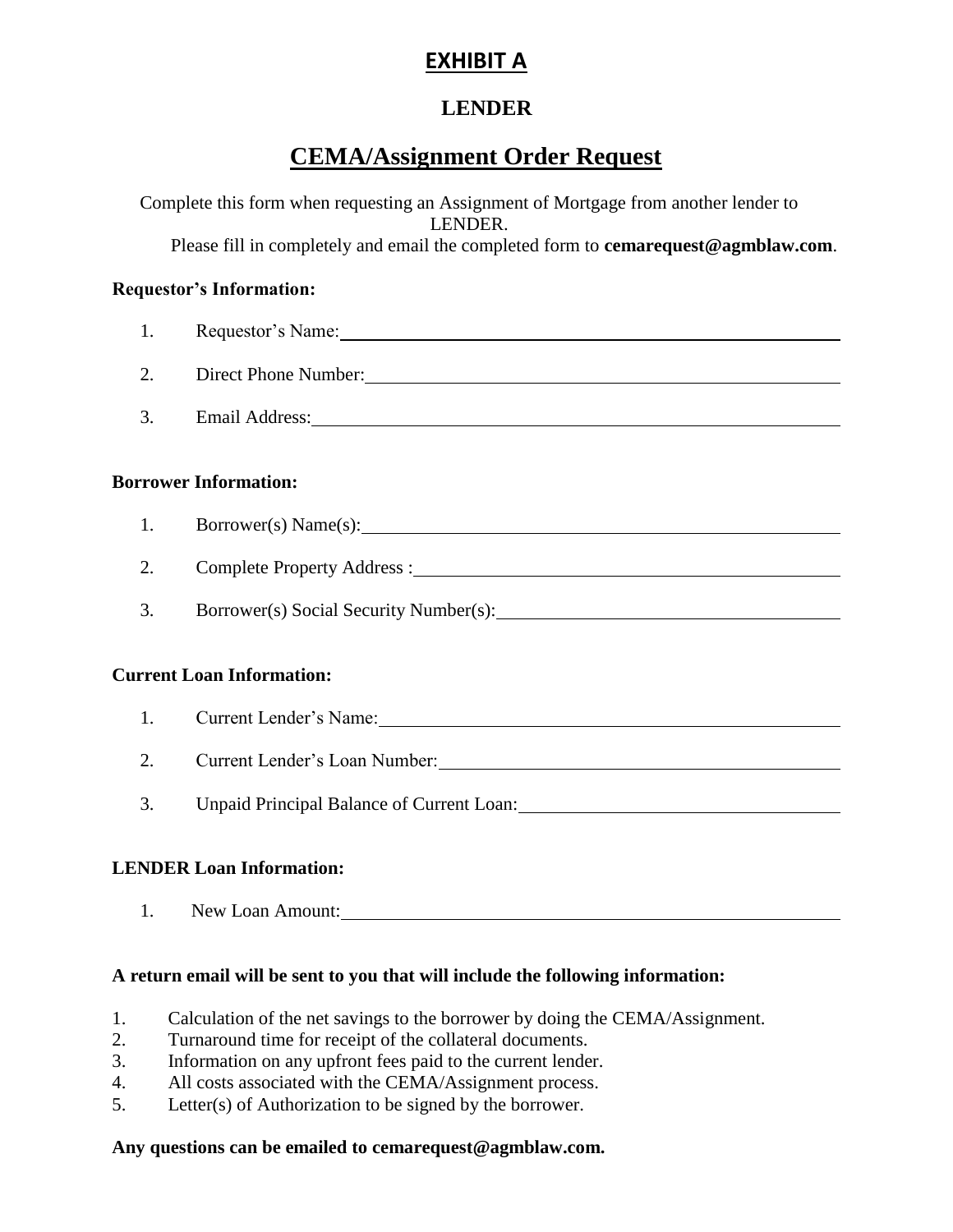## **EXHIBIT B**

# CEMA Worksheet

| <b>Borrower Name</b>                                                  |                  |                  |
|-----------------------------------------------------------------------|------------------|------------------|
| New Lender's Loan Number, if available                                |                  |                  |
| Calculation of the NY Mortgage Tax without CEMA                       |                  |                  |
| New Loan Amount                                                       | \$0.00           |                  |
| Mortgage Tax Rate - borrower portion                                  | 1.80%            |                  |
| Non CEMA Mortgage Tax - borrower portion                              | \$0.00           | LE Page 2, Box E |
| <b>Calculation the NY Mortgage Tax with CEMA</b>                      |                  |                  |
| Principal Balalnce of Loan being paid off                             | \$0.00           |                  |
| <b>GAP Amount</b>                                                     | \$0.00           |                  |
| Mortgage Tax Rate - borrower portion                                  | 1.80%            |                  |
| CEMA Mortgage Tax - borrower portion                                  | \$0.00           | LE Page 2, Box E |
| <b>Third Party CEMA Fees:</b>                                         |                  |                  |
| Pay Off Assignment Fee from Current Lender POC                        | \$0.00           | LE Page 2, Box B |
| Pay Off Assignment Fee from Current Lender PIC                        | \$0.00           | LE Page 2, Box B |
| Pay Off Assignment Fee from Current Lender Included in Pay Off Letter | \$0.00           | LE Page 2, Box B |
| <b>Total Pay Off Lender Fee</b>                                       | \$0.00           |                  |
|                                                                       |                  |                  |
| Pay Off Lender Attorney Fee POC                                       | \$0.00           | LE Page 2, Box B |
| Pay Off Lender Attorney Fee PIC                                       | \$0.00           | LE Page 2, Box B |
| Total Pay Lender Off Attorney Fee                                     | \$0.00           |                  |
| Estimated CEMA, 255 Affidavit, and Assignment Recording Fees          | \$500.00         | LE Page 2, Box E |
| <b>AGMB CEMA Preparation Fee</b>                                      | \$295.00         | LE Page 2, Box B |
|                                                                       |                  |                  |
| <b>Total Estimated CEMA related Fees</b>                              | \$750.00         |                  |
| <b>Net Benefit to the Borrower</b>                                    | <u>-\$750.00</u> |                  |
| <b>Additional Fees to be Disclosed:</b>                               |                  |                  |
| <b>AGMB Closing Fee</b>                                               | \$895.00         | LE Page 2, Box B |
| <b>AGMB Courier Fee</b>                                               | \$75.00          | LE Page 2, Box B |
| <b>AGMB Travel/Outside Closer Fee</b>                                 | \$150.00         | LE Page 2, Box B |
| <b>Total AGMB Fees Not CEMA Related</b>                               | \$1,075.00       |                  |

**All title fees, recording fees, and other lender and 3rd party fees not already disclosed above, must be disclosed in LE Page 2, Box B, Box C or Box E as appropriate.**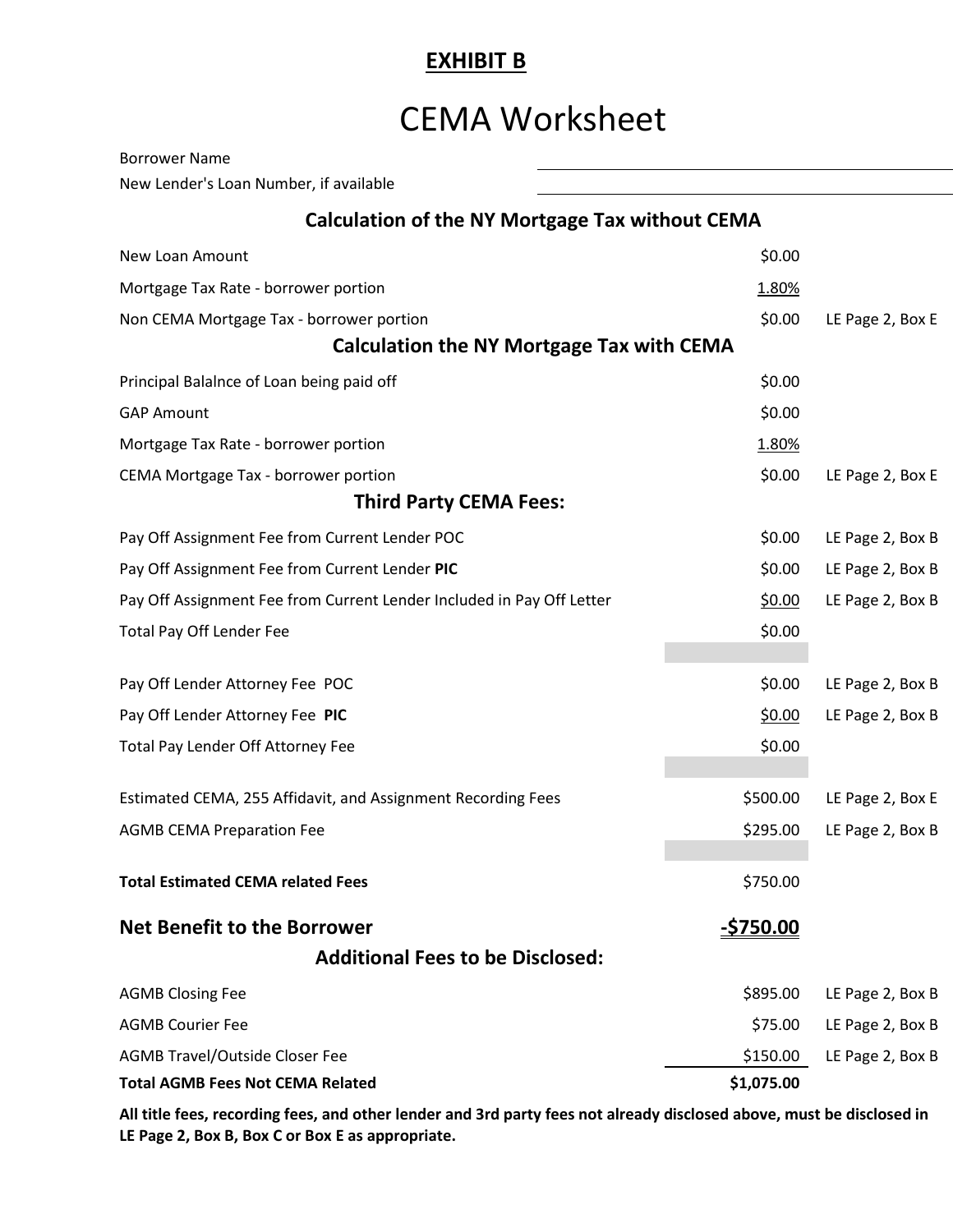# **EXHIBIT C**

# INITIAL RESPONSE EMAIL:

Dear Christine,

The net savings to the borrower by closing this loan as a CEMA is \$5,820. It takes 4 weeks to get collateral docs from Wells Fargo Bank.

# **See attached CEMA Worksheet for net savings calculation and LE disclosure information.**

**If you want to move forward with the CEMA, please have the borrower sign the attached Letter of Authorization and Assignment Information & Order Form and return them to me at the address below along with the following CERTIFIED or BANK CHECKS:**

- **1. Wells Fargo Bank, N.A. for \$750**
- **2. Frank Mavroudis, PC for \$150**

**Please let LENDER know that this is a CEMA loan so they can note it in their system.**

Thanks,

**Corey**